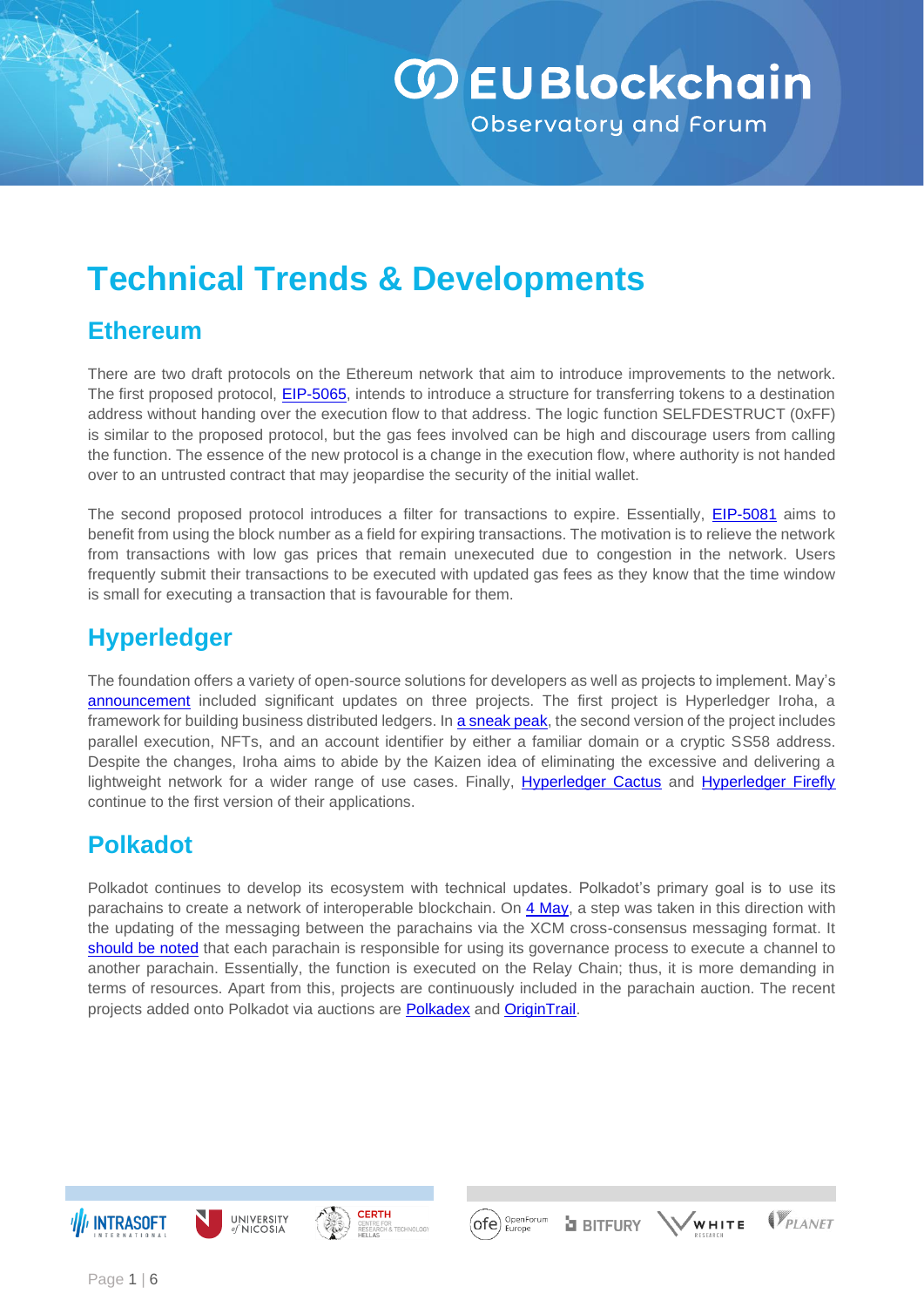#### **Arweave**

Arweave, the decentralised storage network, has introduced an update called the ['seal of permanence'](https://arweave.news/arweave-ecosystem-weekly-35/). The seal lets developers indicate that users' data are securely stored on the permaweb. The icon is a powerful way of conveying the idea of secure storage. An **[Arweave Medium post](https://arweave.medium.com/arweave-releases-a-seal-of-permanence-92685d2e7043)** draws a parallel with Intel's sticker on processors.

#### **Decentraland**

Blockchains aim to operate democratically and involve the community in making decisions. Updates are proposed, voted on, and implemented at a later stage. This is the case with Decentraland, where a [proposal](https://governance.decentraland.org/proposal/?id=e73b1d20-3a6d-11ec-be0c-afec86cba5e5)  [made in October](https://governance.decentraland.org/proposal/?id=e73b1d20-3a6d-11ec-be0c-afec86cba5e5) stable at USD 500 came into effect on 26 May. The proposal aims to protect developers from the fluctuating cost of the token, as the previous fee was pegged to the native token. The community voted in favour of the change as a means to avoid driving developers and creators away from the project. The user experience is constantly improved via updates on the metaverse and the mixture of technologies involved, as proved by two Twitter posts from the team [\(bug fixes,](https://twitter.com/decentraland/status/1526948395977424898?cxt=HHwWhICyybve57AqAAAA) [Explorer update\)](https://twitter.com/decentraland/status/1526948394866032642?cxt=HHwWhIC-pbPe57AqAAAA).

### **Quickswap Hijack via DNS**

Quickswap, a DEX on the Polygon network, has been **hijacked via the Domain Name System** (DNS) used for the IP network. The attack was not connected to the blockchain or the underlying network, but the attacker was able to change the DNS to one under his/her control. Essentially, the only action affected by the attack was the swap between tokens which involves direct interaction with users' wallets and only requires the user's signature. This event demonstrates the need to design applications as systems and think about each component's risks and the security measures necessary to safeguard the applications' operations. The options on this occasion are to change the DNS provider to a more secure one and propose compensation for the affected members of the community.

# **Solana**

[Phantom wallet,](https://twitter.com/phantom/status/1517187083621781506) a non-custodial wallet on the Solana network, announced the release of an Android version. Users want to access to their funds at any moment, without being required to use a desktop wallet. The updates of wallet specifics will help the adoption of the blockchain by the public. There is [more news](https://solana.com/news/monthly-community-update-april-may-2022-2) on Solana's community update, which is more like business news.

#### **Fantom**

The collapse of the Terra network and its native stablecoin demonstrated the need to improve the functionalities and mechanisms of stablecoins. In Fantom network, a [proposal on Github](https://github.com/Fantom-foundation/Fantom-FMint/blob/fusd-v2/docs/fip-001.md) has been published to gather the community's ideas. The updates focus on liquidity in the ecosystem.



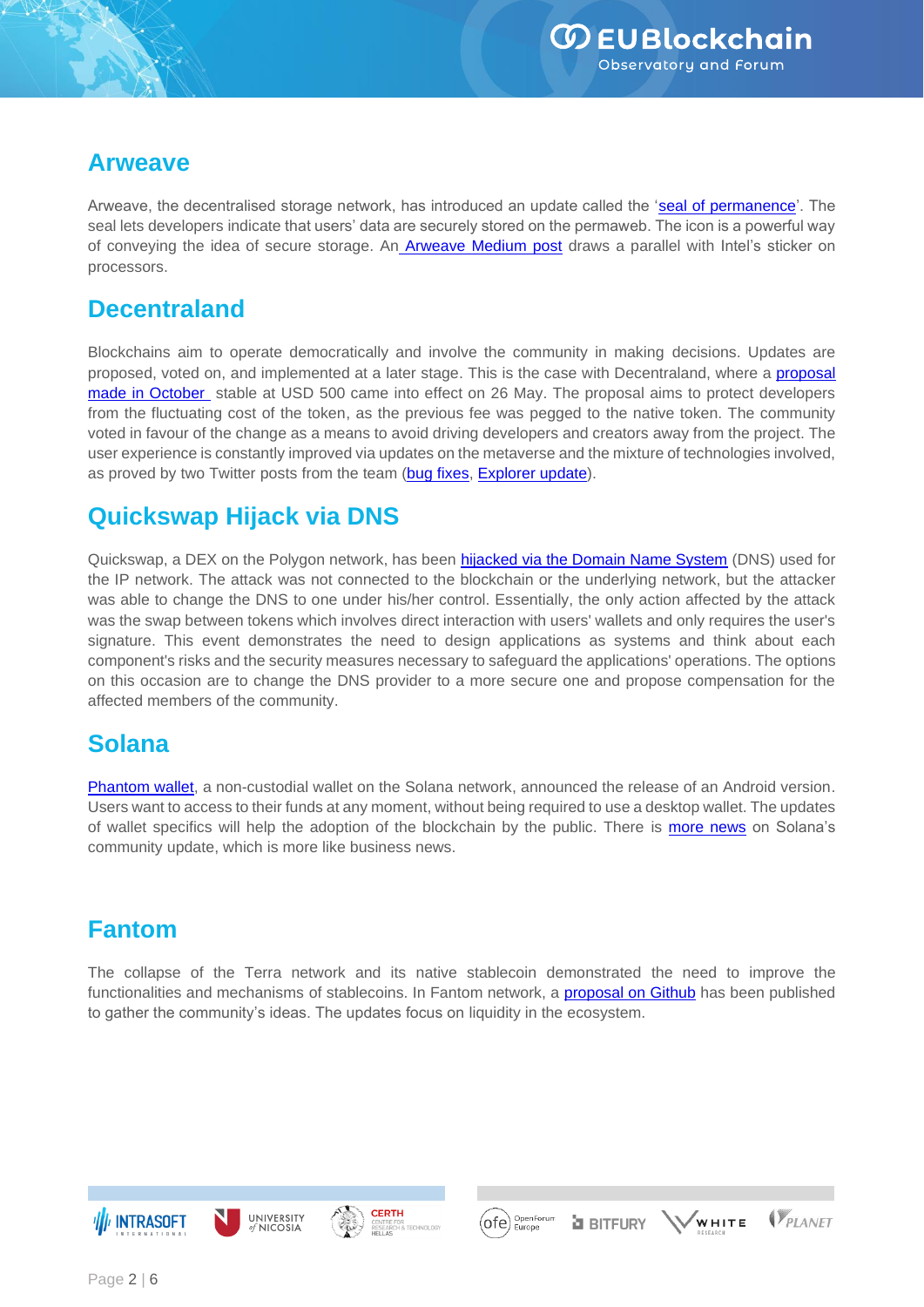# **Regulatory Updates**

### **Europe**

While attending the World Economic Forum Annual Meeting in Davos, Switzerland, Eva Kaili, vice president of the European Parliament, stated that, although DeFi is supposed to be "completely decentralised", most of the existing DeFi protocols are not that decentralised. She also stated that, to truly adopt decentralisation, we need to work with smart regulation and "define ecosystem players as part of a broader regulatory framework". [\(source\)](https://cointelegraph.com/news/wef-2022-most-defi-protocols-aren-t-really-decentralized-says-european-parliament-vp)

A Swiss-based think tank, consisting of the Basel Institute of Governance and the International Academy of Financial Crime Litigators, has released a paper on the urgent need for investigators, on a worldwide scale, who work with cryptocurrency, to adapt to new learning approaches in order to fight modern criminal organization techniques. [\(source\)](https://cointelegraph.com/news/swiss-think-tank-urges-greater-global-cooperation-on-crypto-regulation)

Denis Manturov, the Minister of Industry and Trade of the Russian Federation, has stated that "sooner or later" Russia will have to oblige and legalise crypto payments. Although the Russian Minister believes that crypto is a "trend of the time" and "sooner or later" it will be carried out, he stresses that it should be regulated and legal, no matter how long it lasts. It is important to mention that the Central Bank of Russia (CBR) and the Ministry of Finance had, up until recently, contradicting views on crypto regulation. [\(source1,](https://cointelegraph.com/news/russia-will-inevitably-legalize-crypto-payments-says-trade-minister) [source2\)](https://www.cryptopolitan.com/russia-is-to-adopt-cryptocurrency-payments/)

The Dutch Regulator and head of Capital Markets and Transparency Supervision at the Dutch Authority for Financial Markets (AFM), Paul-Willem van Germen, stated that the lack of transparency, market manipulation and "other forms of criminal activity" make the crypto derivatives market suitable only for the wholesale trade. He also stated that he considers the crypto derivatives market to be less mature than other derivatives markets, emphasizing that "cryptos and derived tools are not yet suitable as a means of payment and/or investment". [\(source\)](https://cointelegraph.com/news/dutch-regulator-says-crypto-not-yet-suitable-as-means-of-payment-or-investment)

Birgit Rodolphe, executive director at Germany's Federal Financial Supervisory Authority (BaFin) has highlighted that lending, borrowing, insurance and other DeFi market products should be licensed and supervised. She also stated that there is no deposit protection fund and regulators should create a set of rules to provide legal clarity in cases like crypto assets suddenly completely disappearing. She also stated that it would be ideal if all these regulations where uniform across the EU countries. [\(source1,](https://cointelegraph.com/news/german-bafin-official-calls-for-innovative-eu-wide-defi-regulation) [source2\)](https://www.cryptopolitan.com/bafin-executive-proposes-defi-reg-in-europe/)

# **USA**

The United States Department of Justice, State and the Treasury released a public advisory urging private firms to do their due diligence when hiring tech freelancers, especially in the crypto industry. This warning is mainly driven by the influx of North Koreans who often use virtual private networks (VPNs) to purchase thirdcountry IP addresses and stolen identities in order to hide their nationality and get hired by American firms. The advisory has listed a wide range of red flags that often indicate such activities. [\(source\)](https://cointelegraph.com/news/us-agencies-warn-against-the-influx-of-north-koreans-in-it-and-crypto-jobs-online)

Panama's president, Laurentino Cortizo, stated that, although he regards the crypto bill approved by the country's National Assembly as an "innovative" and "good law", it needs to be checked by a legal office before reaching his desk. Moreover, he stated that he is not going to sign off on it until Anti-Money Laundering rules are added. [\(source\)](https://cointelegraph.com/news/panama-s-president-says-he-won-t-sign-crypto-bill-into-law-at-this-moment)







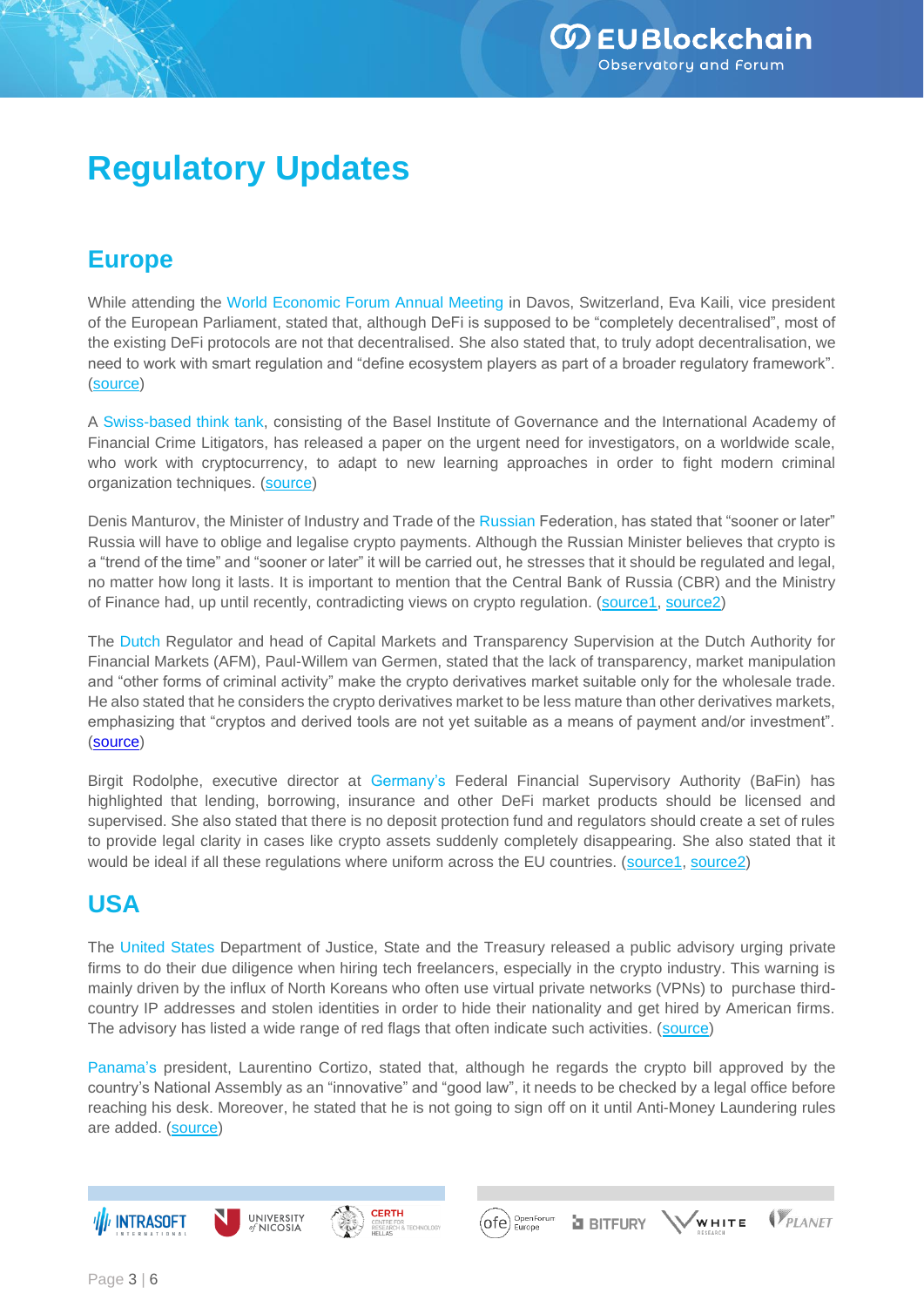Recently, the New York State Senate has been looking at a bill calling for a two-year moratorium on crypto mining projects that require the use of gas, coal, and/or other non-renewable energy sources. This has caused New York's Bitcoin mining companies to seriously reconsider their mining activities in New York. [\(source\)](https://www.coindesk.com/policy/2022/05/19/new-york-bitcoin-miners-start-to-give-up-on-state-amid-regulatory-uncertainty/)

#### **UK**

The UK's financial regulator and its finance ministry, the Treasury, have stated that they will examine in depth the collapse of the Terra ecosystem's crypto tokens, as well as wider market instability in stablecoins, as part of the process of creating new and stricter cryptocurrency regulations. [\(source1,](https://www.coindesk.com/policy/2022/05/20/uk-regulator-to-consider-terra-coins-collapse-in-new-crypto-rules-report/) [source2\)](https://www.cryptopolitan.com/regulators-consider-terra-in-crypto-rules-uk/)

# **Rest of the World**

Despite its government's ban on Bitcoin mining in September 2021, Bitcoin miners in China still host 21.1% of the total global Bitcoin mining hash rate distribution. More specifically, as of January 2022, China became the second largest Bitcoin hash rate provider, following the United States. This means that, although mining in China is far from its former heights due to the recent ban, Bitcoin mining is still ongoing in the country. [\(source\)](https://cointelegraph.com/news/china-returns-as-2nd-top-bitcoin-mining-hub-despite-the-crypto-ban)

India's "blockchain, not crypto" perspective has created a hostile environment in the country for all locally established crypto firms. More specifically, whether the government is taking a step back to better understand the underlying technology of the crypto market or it just lacks understanding of the new technology, it is driving crypto firms away, imposing harsh tax policies. [\(source\)](https://cointelegraph.com/news/indian-government-s-blockchain-not-crypto-stance-highlights-lack-of-understanding)

South Korea's Financial Services Commission (FSC) issued a new report to the National Assembly, calling for new regulations and licensing to govern the country's crypto industry. More specifically, the Commission called for stricter rules and penalties for failure to comply with the aforementioned rules to discourage insider trading, pump-and-dump schemes, wash trading, and other illicit tactics. [\(source\)](https://cointelegraph.com/news/south-korean-legislature-considering-new-licensing-system-for-crypto)

Two major Israel-based credit card companies Max and Isracard have started working on Bitcoin investment and cashback features. More specifically, Max, along with the local crypto broker Bits of Gold announced the launch of a crypto-enabled card that will offer cashback opportunities in BTC and the option to buy BTC. Respectively, Isracard offers credit clearing services to four major credit card brands, including American Express, Mastercard, Visa and Isracard. [\(source\)](https://cointelegraph.com/news/two-credit-card-firms-in-israel-to-let-cardholders-buy-bitcoin)

While the crypto industry is battling exempting NFTs and DeFi from tax policies, the OECD (Organisation for Economic Co-operation and Development) wants to extend bank sector rules to stop foreign Bitcoin holdings from being kept secret from revenue services. However, Coinbase's Vice President for Tax, Lawrence Zlatkin, told the OECD that financial assets should not be looked at as just a means of payment or investment and that more proposals would impose even more burdens on a new and nascent industry. [\(source\)](https://www.coindesk.com/policy/2022/05/23/crypto-industry-battles-to-exempt-nfts-defi-from-tax-reporting-rules/)



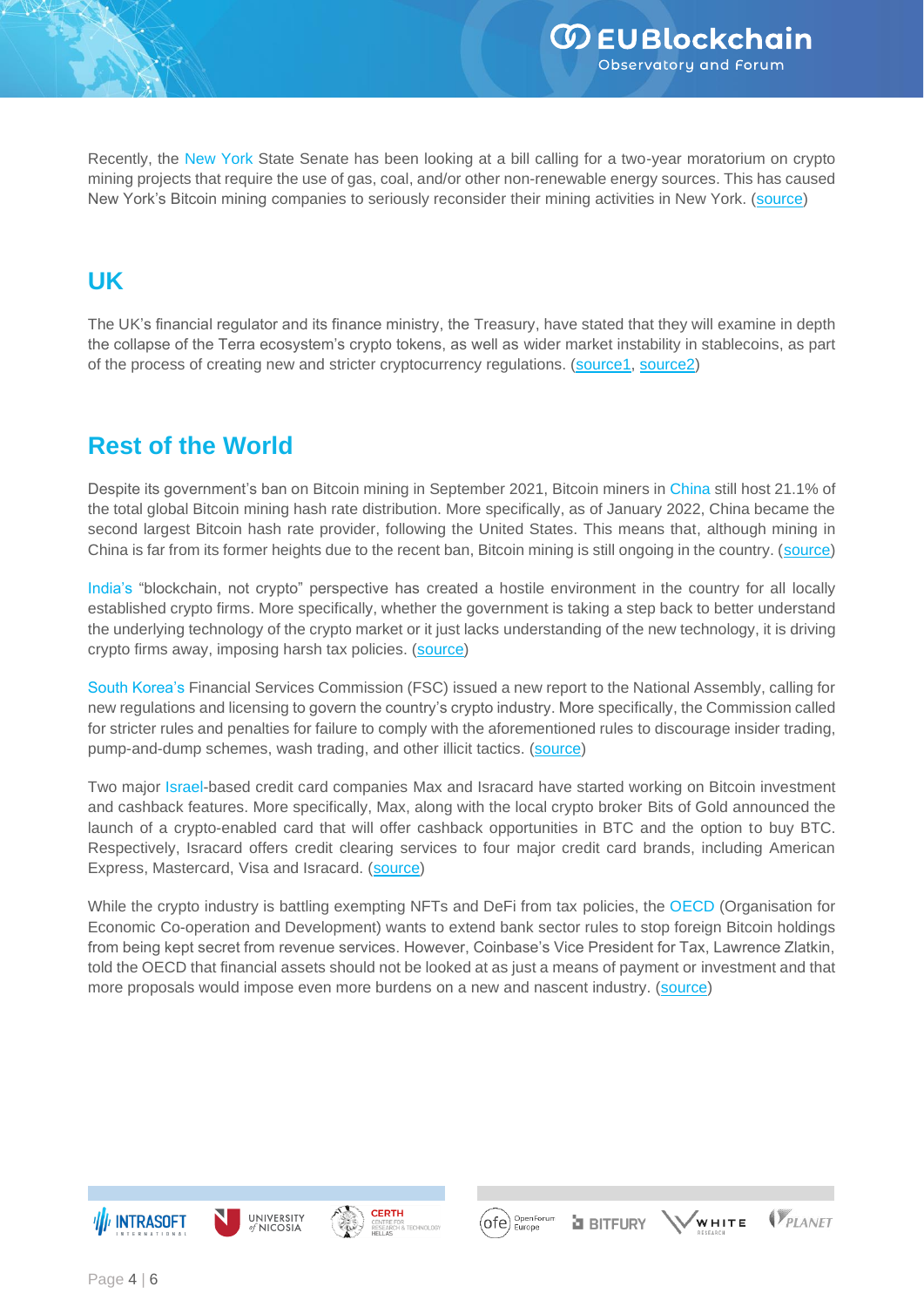$\mathbb{V}_{\scriptscriptstyle P\scriptscriptstyle I\, \scriptscriptstyle\! A\,\scriptscriptstyle\! NFT}$ 

 $\sqrt{w}$ HITE

# **Market**

- As the largest crypto exchange increases its presence in Europe, [Binance](https://www.theblockcrypto.com/linked/141754/binance-announces-100-million-euro-investment-in-france?utm_source=twitter&utm_medium=social) has announced a EUR 100 million (USD 108 million) investment in France, as well as cooperation with Paris-based business incubator Station F. Binance CEO, Changpeng Zhao, also mentioned that the company is testing phone line customer service, which begins with Turkish – signalling prioritisation of international customer service. In the near future it intends to offer such a service on every market.
- According to Michael Miebach, Mastercard CEO, the most frequently used method for international transactions, [SWIFT,](https://cointelegraph.com/news/swift-probably-won-t-exist-in-5-years-mastercard-ceo) will cease to exist in 5 years. He was a speaker during a panel session at the Blockchain Central Davos conference held at the same time as WEF 2022 was running in Davos.
- Exame, a Brazilian mass media source, highlighted [10 national firms](https://cryptonews.com/news/10-brazilian-business-giants-that-have-taken-the-bitcoin-crypto-plunge.htm) that have tried to enter the crypto world — as more citizens and businesses are going to open a Web 3-powered future. 99, BTG Pactual, Empiricus, Even, Gafisa, Havaianas, Reserva, Nubank, Méliuz, São Paulo FC, among them. According to the media source, a recent poll conducted by CoinsPaid in the LATAM area revealed that clients support the intentions of businesses that accept crypto.
- [FTX U.S.](https://www.cnbc.com/2022/05/19/crypto-exchange-ftx-us-gets-into-stock-trading.html) is on its way to stock trading. According to Harrison, FTX Stocks will send orders to NASDAQ through Embed, which will not be paid for order flow due to "increasing retail concern around transparency and fairness around order routing." Customers will be able to fund their accounts using fiat-backed stablecoins such as USDC in addition to traditional dollar deposits by wire transfer, ACH, or credit card. Customers will not be obliged to maintain any minimum balances and will be permitted to trade selected securities.
- As of 26 May, bitcoin **[dumped](https://cryptopotato.com/over-370m-liquidated-in-a-day-as-bitcoin-price-slumps-to-28k/)** to USD 28,000. The number of liquidated traders has approached 100,000, while the total amount of liquidations has risen to more than USD 350 million in the same timeframe. On a 24-hour scale, the total liquidations had reached USD 370 million. The total number of liquidated deals is more than 100,000. The largest individual loss, at about USD 3 million, occurred on OKX and involved the trading pair ETH/USDT.
- Data reveal that traders of Terra's [LUNA](https://www.coindesk.com/markets/2022/05/12/terras-luna-has-dropped-997-in-under-a-week-thats-good-for-ust/) tokens had some of the worst losses in a long time, with prices dropping 99.7% in a week. Its price decreased by 96% in a 24-hour period to less than 10 cents. Before that, it was at a record high of USD 120 in mid-April. Changeable market dynamics provoked a price collapse, and Luna broke few support levels.
- OnlyFans' CEO has announced the creation of a trading card platform calle[d Zoop.](https://cryptopotato.com/onlyfans-creator-rj-phillips-launches-zoop-an-nft-trading-card-platform-on-polygon/) The Polygon network will host the decentralised NFT trading platform, which will be opened for all comers. According to the news, Zoop's agreements with various media organizations will enable the new ecosystem to include approved digital cards of celebrities and influencers. However, it is not a one-man effort. A team of developers with demonstrated competence in WEB3 products will provide support for the platform.
- [Tether](https://cryptopotato.com/tether-launches-mexican-peso-backed-stablecoin-on-ethereum-tron-polygon/) announced the creation of a new stablecoin backed by the Mexican peso. MXNT will be available on three blockchains: Ethereum, Tron, and Polygon. As Mexico is considered to be a prospective market in terms of cryptocurrency adoption, the company decided to choose the national peso for its next stablecoin. USDT (pegged to the US dollar), EURT (pegged to the euro), and offshore CNHT (pegged to the Chinese yuan) were all previously released by the company.

 $($ ofe $)$ 

OpenForun<br>Europe

**a** BITFURY